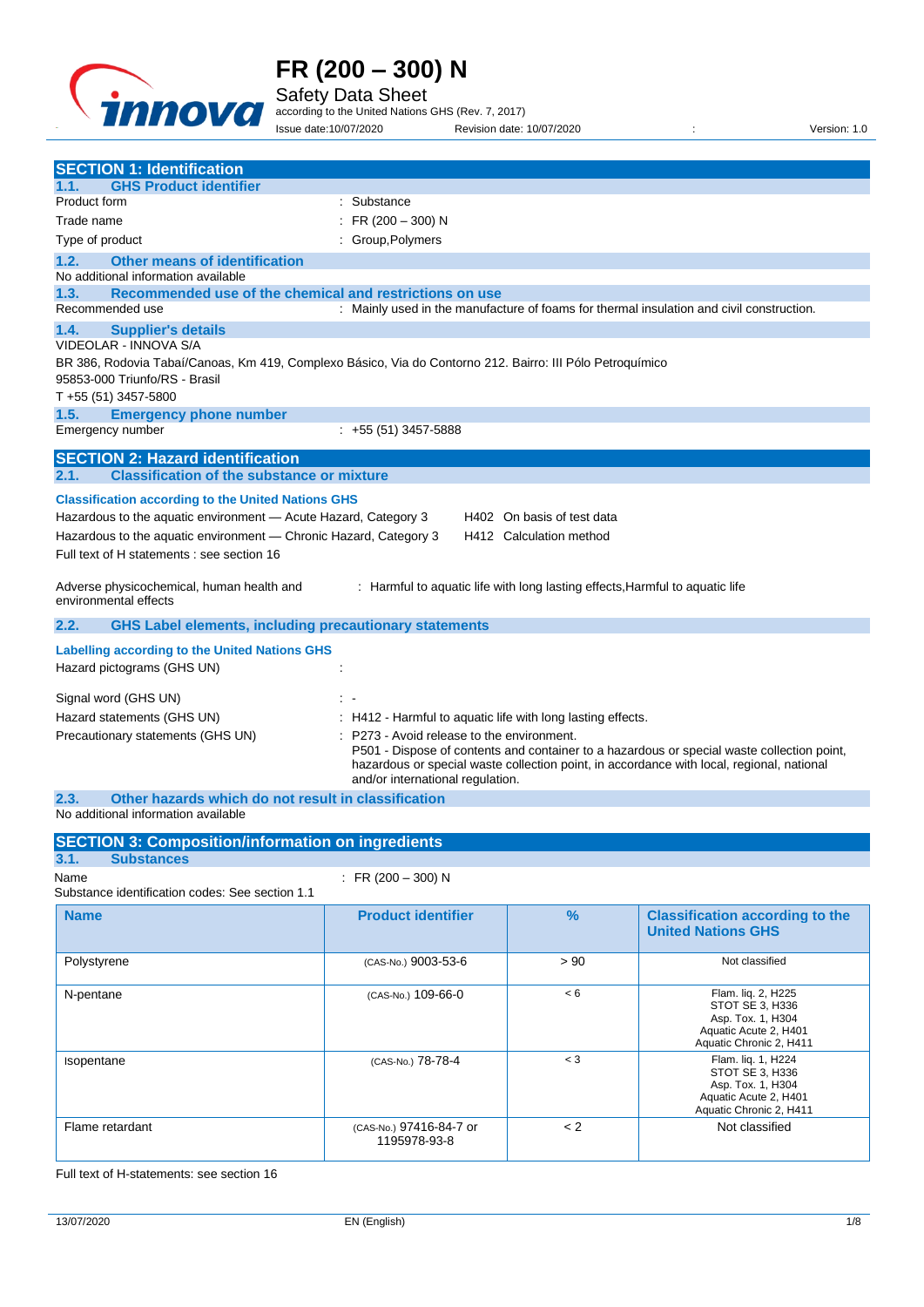#### Safety Data Sheet

according to the United Nations GHS (Rev. 7, 2017)

| <b>Mixtures</b><br>3.2.                                    |                                                                                                                                                                                                                                                       |
|------------------------------------------------------------|-------------------------------------------------------------------------------------------------------------------------------------------------------------------------------------------------------------------------------------------------------|
| Not applicable                                             |                                                                                                                                                                                                                                                       |
| <b>SECTION 4: First-aid measures</b>                       |                                                                                                                                                                                                                                                       |
| <b>Description of necessary first-aid measures</b><br>4.1. |                                                                                                                                                                                                                                                       |
| First-aid measures general                                 | : Seek medical attention immediately.                                                                                                                                                                                                                 |
| First-aid measures after inhalation                        | Remove person to fresh air and keep comfortable for breathing. Apply artificial respiration if<br>breathing stopped. Administer oxygen if breathing is difficult. Seek medical advice<br>immediately, show the product label where possible.          |
| First-aid measures after skin contact                      | : Gently wash with plenty of soap and water. Get medical advice if skin irritation persists.                                                                                                                                                          |
| First-aid measures after eye contact                       | Immediately rinse with water for a prolonged period while holding the eyelids wide open.<br>Remove contact lenses, if present and easy to do. Continue rinsing. If eye irritation persists:<br>Get medical advice/attention.                          |
| First-aid measures after ingestion                         | Do not induce vomiting. If swallowed, rinse mouth with water (only if the person is conscious).<br>If vomiting occurs have person lean forward. Prevent aspiration of vomit. Get immediate<br>medical advice/attention.                               |
| 4.2.<br>Most important symptoms/effects, acute and delayed |                                                                                                                                                                                                                                                       |
| Symptoms/effects                                           | : Fuel solid. Dust may be irritating to eyes, mucous membranes and upper respiratory tract.<br>Risk of thermal burns on contact with molten product.                                                                                                  |
| Symptoms/effects after inhalation                          | Dust of the product, if present, may cause respiratory irritation after an excessive inhalation<br>exposure. Although no appropriate human or animal health effects data are known to exist,<br>this material is expected to be an inhalation hazard. |
| Symptoms/effects after skin contact                        | : Exposure to dust may cause skin irritation.                                                                                                                                                                                                         |
| Symptoms/effects after eye contact                         | : Dust from this product may cause eye irritation.                                                                                                                                                                                                    |
| Symptoms/effects after ingestion                           | : None under normal conditions.                                                                                                                                                                                                                       |
| 4.3.                                                       | Indication of immediate medical attention and special treatment needed, if necessary                                                                                                                                                                  |
| Treat symptomatically.                                     |                                                                                                                                                                                                                                                       |
| <b>SECTION 5: Fire-fighting measures</b>                   |                                                                                                                                                                                                                                                       |
| 5.1.<br><b>Suitable extinguishing media</b>                |                                                                                                                                                                                                                                                       |
| Suitable extinguishing media                               | : Water spray, foam, chemical powder, carbon dioxide $(CO2)$ .                                                                                                                                                                                        |
| Unsuitable extinguishing media                             | : Do not use a heavy water stream. Use of heavy stream of water may spread fire.                                                                                                                                                                      |
| 5.2.<br>Specific hazards arising from the chemical         |                                                                                                                                                                                                                                                       |
| Fire hazard                                                | : When in combustion releases flammable vapors and gases, large amounts of heat, dense<br>black smoke and toxic gases.                                                                                                                                |

| Explosion hazard                                     | : Combustible product. Avoid creating or spreading dust.                             |  |
|------------------------------------------------------|--------------------------------------------------------------------------------------|--|
| Reactivity in case of fire                           | : The product is non-reactive under normal conditions of use, storage and transport. |  |
| Special protective actions for fire-fighters<br>5.3. |                                                                                      |  |
| Precautionary measures fire                          | : Keep container tightly closed and away from heat, sparks and flame.                |  |

| Firefighting instructions      | : Fight fire with normal precautions from a reasonable distance. Do not enter fire area without |  |
|--------------------------------|-------------------------------------------------------------------------------------------------|--|
|                                | proper protective equipment, including respiratory protection.                                  |  |
| Protection during firefighting | : Use self-contained breathing apparatus and chemically protective clothing. Wear fire/flame    |  |

resistant/retardant clothing. Do not enter fire area without proper protective equipment,

|                 |                                                                       | including respiratory protection.                                                                                                                                                                                                                       |
|-----------------|-----------------------------------------------------------------------|---------------------------------------------------------------------------------------------------------------------------------------------------------------------------------------------------------------------------------------------------------|
|                 | <b>SECTION 6: Accidental release measures</b>                         |                                                                                                                                                                                                                                                         |
| 6.1.            |                                                                       | Personal precautions, protective equipment and emergency procedures                                                                                                                                                                                     |
|                 | General measures                                                      | : May be harmful to aquatic organisms, to flora, to soil organisms. Clean up any spills as soon<br>as possible, using an absorbent material to collect it. Stop leak if safe to do so. Notify<br>authorities if product enters sewers or public waters. |
| 6.1.1.          | For non-emergency personnel                                           |                                                                                                                                                                                                                                                         |
|                 | Protective equipment                                                  | : Wear recommended personal protective equipment.                                                                                                                                                                                                       |
|                 | Emergency procedures                                                  | : Evacuate area. Only qualified personnel equipped with suitable protective equipment may<br>intervene. Notify fire brigade and environmental authorities.                                                                                              |
| 6.1.2.          | <b>For emergency responders</b>                                       |                                                                                                                                                                                                                                                         |
|                 | Protective equipment                                                  | : Equip cleanup crew with proper protection.                                                                                                                                                                                                            |
|                 | Emergency procedures                                                  | : Evacuate unnecessary personnel. Stop leak if safe to do so.                                                                                                                                                                                           |
| 6.2.            | <b>Environmental precautions</b>                                      |                                                                                                                                                                                                                                                         |
|                 |                                                                       | Avoid release to the environment. Prevent liquid from entering sewers, watercourses, underground or low areas. Harmful to aquatic life with long                                                                                                        |
|                 | lasting effects. Do not allow product to spread into the environment. |                                                                                                                                                                                                                                                         |
| 6.3.            | Methods and materials for containment and cleaning up                 |                                                                                                                                                                                                                                                         |
| For containment |                                                                       | : Contain released product, pump into suitable containers. It is recommended to install a fire<br>alarm and leak detection system in the storage and use areas of the product. Stop leak                                                                |

without risks if possible.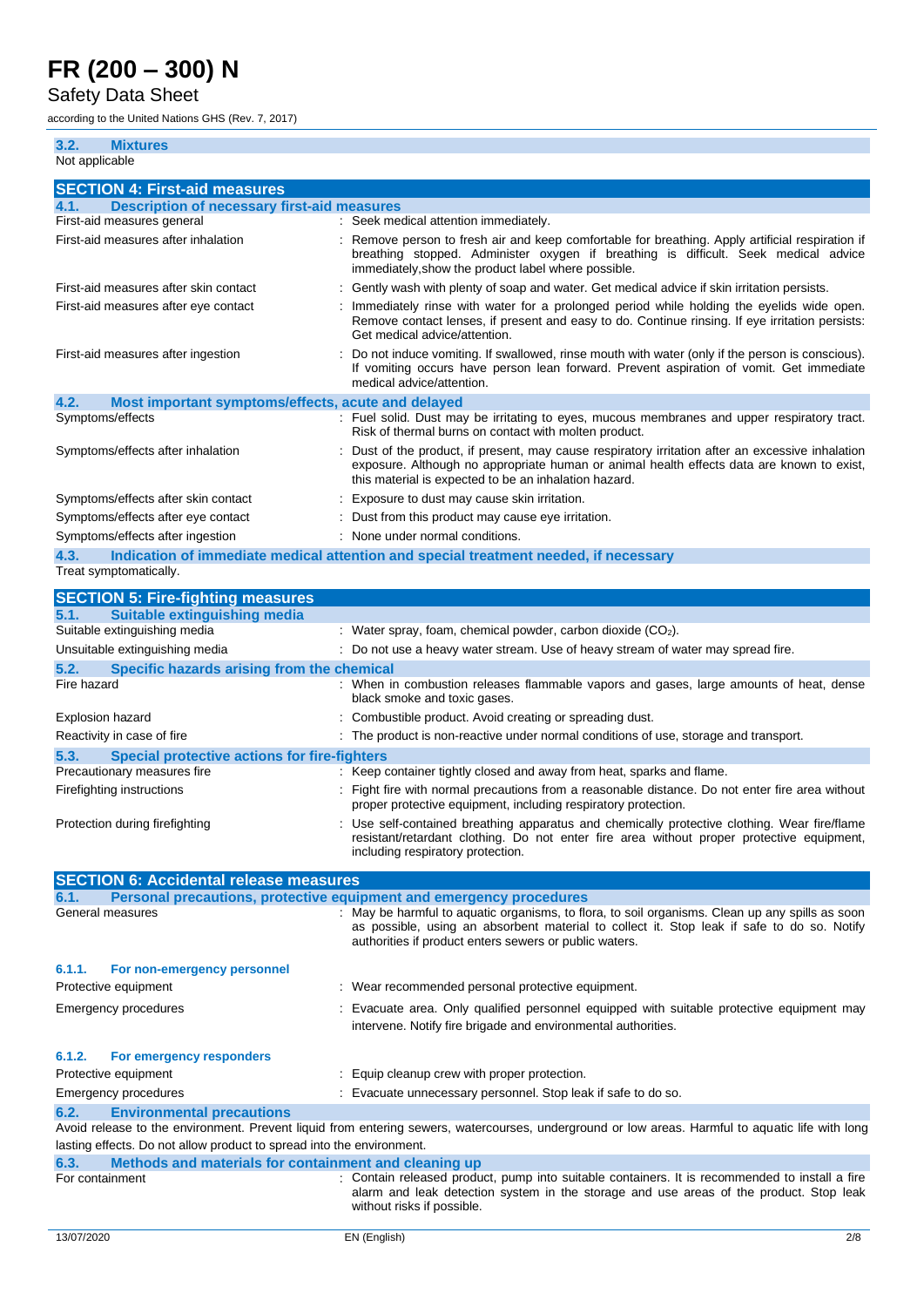#### Safety Data Sheet

according to the United Nations GHS (Rev. 7, 2017)

| Methods for cleaning up                                              | Take up mechanically (sweeping, shovelling) and collect in suitable and labelled container for<br>disposal according to local legislation.                                                              |  |
|----------------------------------------------------------------------|---------------------------------------------------------------------------------------------------------------------------------------------------------------------------------------------------------|--|
| Other information                                                    | : Dispose of materials or solid residues at an authorized site.                                                                                                                                         |  |
| <b>SECTION 7: Handling and storage</b>                               |                                                                                                                                                                                                         |  |
| <b>Precautions for safe handling</b><br>7.1.                         |                                                                                                                                                                                                         |  |
| Precautions for safe handling                                        | : Ensure good ventilation of the work station. Wear personal protective equipment. Keep only<br>in original container. Do not handle until all safety precautions have been read and<br>understood.     |  |
| Hygiene measures                                                     | : Always wash hands after handling the product. Wash contaminated clothing before reuse. Do<br>not eat, drink or smoke when using this product.                                                         |  |
| Additional hazards when processed                                    | : Not expected to present a significant hazard under anticipated conditions of normal use.                                                                                                              |  |
| Conditions for safe storage, including any incompatibilities<br>7.2. |                                                                                                                                                                                                         |  |
| Technical measures                                                   | : Provide local exhaust or general room ventilation. All equipment used when handling the<br>product must be grounded. Store in tightly closed, leak-proof containers.                                  |  |
| Storage conditions                                                   | : Store in a closed container. Keep away from heat, hot surfaces, sparks, open flames and<br>other ignition sources. No smoking. Protect from moisture. Store in a well-ventilated place.<br>Keep cool. |  |
| Storage area                                                         | : Store in a dry, well ventilated place away from sources of heat, ignition and direct sunlight.                                                                                                        |  |
| Incompatible products                                                | : Strong oxidizing agents. Aromatic hydrocarbons derived from benzene.                                                                                                                                  |  |
| Packaging materials                                                  | : Store always product in container of same material as original container.                                                                                                                             |  |

#### **SECTION 8: Exposure controls/personal protection 8.1. Control parameters**

| <u>.</u><br><b>POTITION NATURAL PROPERTY</b>      |                                                                                                                                                                                                                                                                                                                        |
|---------------------------------------------------|------------------------------------------------------------------------------------------------------------------------------------------------------------------------------------------------------------------------------------------------------------------------------------------------------------------------|
| N-pentane (109-66-0)                              |                                                                                                                                                                                                                                                                                                                        |
| <b>USA - ACGIH - Occupational Exposure Limits</b> |                                                                                                                                                                                                                                                                                                                        |
| ACGIH TWA (ppm)                                   | 1000 ppm                                                                                                                                                                                                                                                                                                               |
| <b>Isopentane (78-78-4)</b>                       |                                                                                                                                                                                                                                                                                                                        |
| <b>USA - ACGIH - Occupational Exposure Limits</b> |                                                                                                                                                                                                                                                                                                                        |
| ACGIH TWA (ppm)                                   | 1000 ppm                                                                                                                                                                                                                                                                                                               |
| 8.2.<br><b>Appropriate engineering controls</b>   |                                                                                                                                                                                                                                                                                                                        |
| Appropriate engineering controls                  | Ensure good ventilation of the work station. Emergency eye wash fountains and safety<br>showers should be available in the immediate vicinity of any potential exposure. Measure<br>concentrations regularly, and at the time of any change occuring in conditions likely to have<br>consequences on workers exposure. |
| Environmental exposure controls                   | : Do not exceed the occupational exposure limits (OEL).                                                                                                                                                                                                                                                                |
| 8.3.                                              | Individual protection measures, such as personal protective equipment (PPE)                                                                                                                                                                                                                                            |
| Hand protection                                   | : Protective gloves.                                                                                                                                                                                                                                                                                                   |
| Eye protection                                    | : Chemical goggles or face shield.                                                                                                                                                                                                                                                                                     |
| Skin and body protection                          | : Wear suitable protective clothing. Wear safety footwear.                                                                                                                                                                                                                                                             |
| Respiratory protection                            | Wear appropriate mask. An approved organic vapour respirator/supplied air or self-contained<br>breathing apparatus must be used when vapour concentration exceeds applicable exposure<br>limits.                                                                                                                       |

**8.4. Exposure limit values for the other components** No additional information available

**SECTION 9: Physical and chemical properties**<br>**9.1.** Basic physical and chemical properties **Basic physical and chemical properties**<br>state **Solid** Physical state Appearance : Crains Colour : White Odour : Odourless Odour threshold : Not available : Not available Melting point  $\qquad \qquad : \geq 100 \degree C$ Freezing point **Example 20** The state of the state of the state of the state of the state of the state of the state of the state of the state of the state of the state of the state of the state of the state of the state of Boiling point **in the case of the contract of the contract of the contract of the contract of the contract of the contract of the contract of the contract of the contract of the contract of the contract of the contract of** Flammability (solid, gas)  $\blacksquare$  : Non flammable.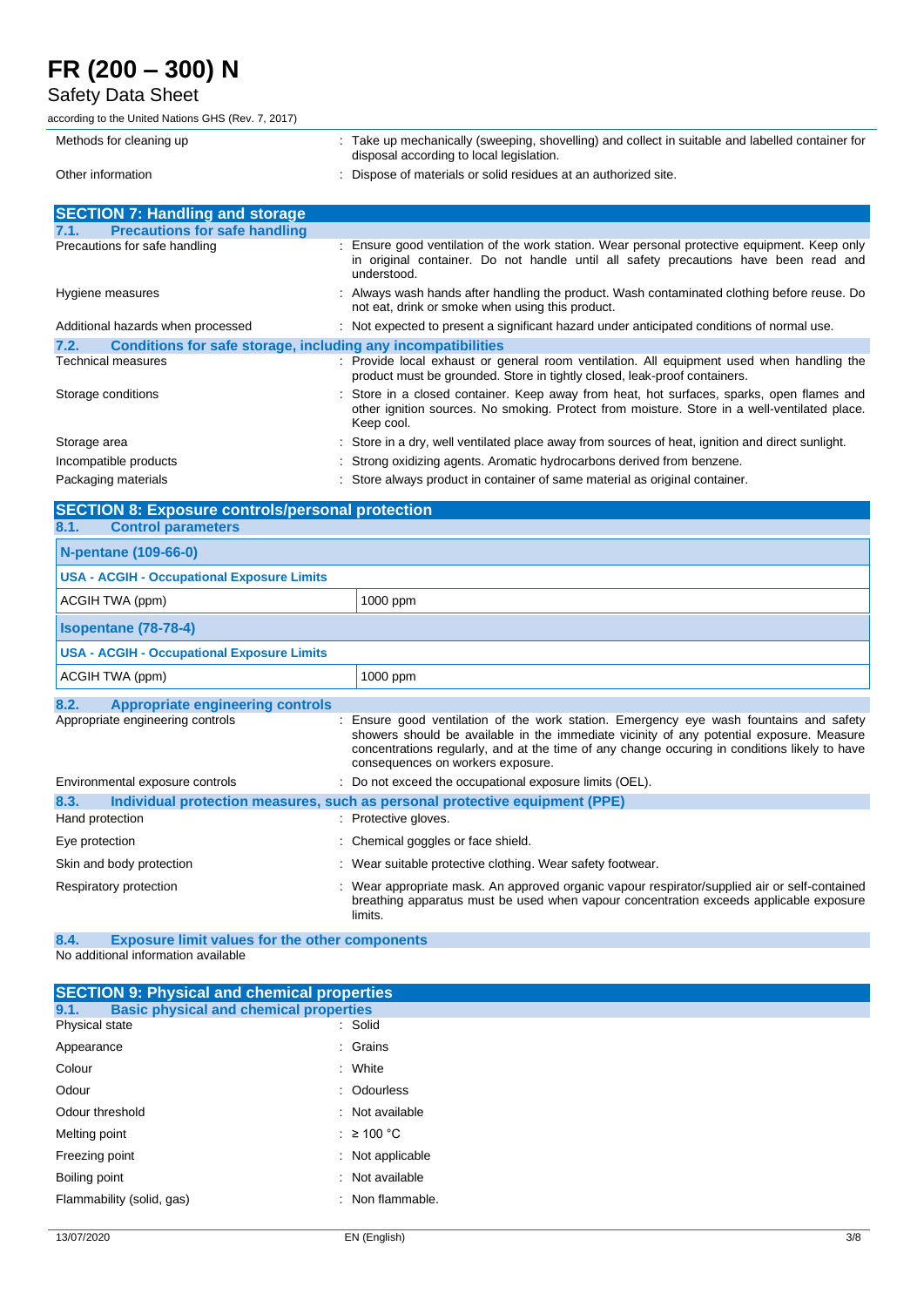### Safety Data Sheet

according to the United Nations GHS (Rev. 7, 2017)

| according to the United Nations GHS (Rev. 7, 2017)                                                                                                      |                                                                                       |  |
|---------------------------------------------------------------------------------------------------------------------------------------------------------|---------------------------------------------------------------------------------------|--|
| Explosive limits                                                                                                                                        | : Not applicable                                                                      |  |
| Lower explosive limit (LEL)                                                                                                                             | : Not applicable                                                                      |  |
| Upper explosive limit (UEL)                                                                                                                             | Not applicable                                                                        |  |
| Flash point                                                                                                                                             | 285 °C                                                                                |  |
| Auto-ignition temperature                                                                                                                               | : 450 $^{\circ}$ C                                                                    |  |
| Decomposition temperature                                                                                                                               | Not available                                                                         |  |
| рH                                                                                                                                                      | Not available                                                                         |  |
| pH solution                                                                                                                                             | : Not available                                                                       |  |
| Viscosity, kinematic (calculated value) (40 °C)                                                                                                         | : Not applicable                                                                      |  |
| Partition coefficient n-octanol/water (Log Kow)                                                                                                         | : Not available                                                                       |  |
| Vapour pressure                                                                                                                                         | : Not available                                                                       |  |
| Vapour pressure at 50 °C                                                                                                                                | : Not available                                                                       |  |
| Density                                                                                                                                                 | ≈ 600 kg/m <sup>3</sup>                                                               |  |
| Relative density                                                                                                                                        | : 1.06 (water=1)                                                                      |  |
| Relative vapour density at 20 °C                                                                                                                        | : Not applicable                                                                      |  |
| Solubility                                                                                                                                              | Insoluble in water. Partially soluble in aromatic hydrocarbons and ketones.           |  |
| Particle size                                                                                                                                           | Not available                                                                         |  |
| Particle size distribution                                                                                                                              | Not available                                                                         |  |
| Particle shape                                                                                                                                          | Not available                                                                         |  |
| Particle aspect ratio                                                                                                                                   | Not available                                                                         |  |
| Particle specific surface area                                                                                                                          | : Not available                                                                       |  |
| 9.2.<br>Other properties                                                                                                                                | Data relevant with regard to physical hazard classes (supplemental)<br>: Translucent. |  |
| <b>SECTION 10: Stability and reactivity</b>                                                                                                             |                                                                                       |  |
| 10.1.<br><b>Reactivity</b>                                                                                                                              |                                                                                       |  |
| The product is non-reactive under normal conditions of use, storage and transport.<br>10.2.                                                             |                                                                                       |  |
| <b>Chemical stability</b><br>Stable under normal conditions.                                                                                            |                                                                                       |  |
| 10.3.<br><b>Possibility of hazardous reactions</b><br>Can form explosive mixtures with air.                                                             |                                                                                       |  |
| 10.4.<br><b>Conditions to avoid</b><br>High temperature. Keep away from heat, hot surfaces, sparks, open flames and other ignition sources. No smoking. |                                                                                       |  |
| 10.5.<br><b>Incompatible materials</b>                                                                                                                  |                                                                                       |  |
| Strong oxidizing agents. Aromatic hydrocarbons derived from benzene.                                                                                    |                                                                                       |  |
| 10.6.<br><b>Hazardous decomposition products</b><br>No hazardous decomposition products known at room temperature.                                      |                                                                                       |  |
| <b>SECTION 11: Toxicological information</b>                                                                                                            |                                                                                       |  |
| <b>Information on toxicological effects</b><br>11.1.<br>Acute toxicity (oral)                                                                           | : Not classified                                                                      |  |
| Acute toxicity (dermal)                                                                                                                                 | Not classified                                                                        |  |
| Acute toxicity (inhalation)                                                                                                                             | : Not classified                                                                      |  |
| FR (200 - 300) N                                                                                                                                        |                                                                                       |  |
| LD50 oral rat                                                                                                                                           | > 2000 mg/kg                                                                          |  |
| LD50 dermal rat                                                                                                                                         | > 2000 mg/kg                                                                          |  |
|                                                                                                                                                         |                                                                                       |  |
| LC50 inhalation rat (mg/l)                                                                                                                              | $> 5$ mg/l                                                                            |  |
| <b>N-pentane (109-66-0)</b>                                                                                                                             |                                                                                       |  |
| LD50 oral rat                                                                                                                                           | > 2000 mg/kg (OECD 401)                                                               |  |
| LC50 inhalation rat (mg/l)                                                                                                                              | > 25.3 mg/l air (4 h, OECD 403)                                                       |  |
| Isopentane (78-78-4)                                                                                                                                    |                                                                                       |  |

LD50 oral rat  $\vert$  > 5000 mg/kg (OECD 423)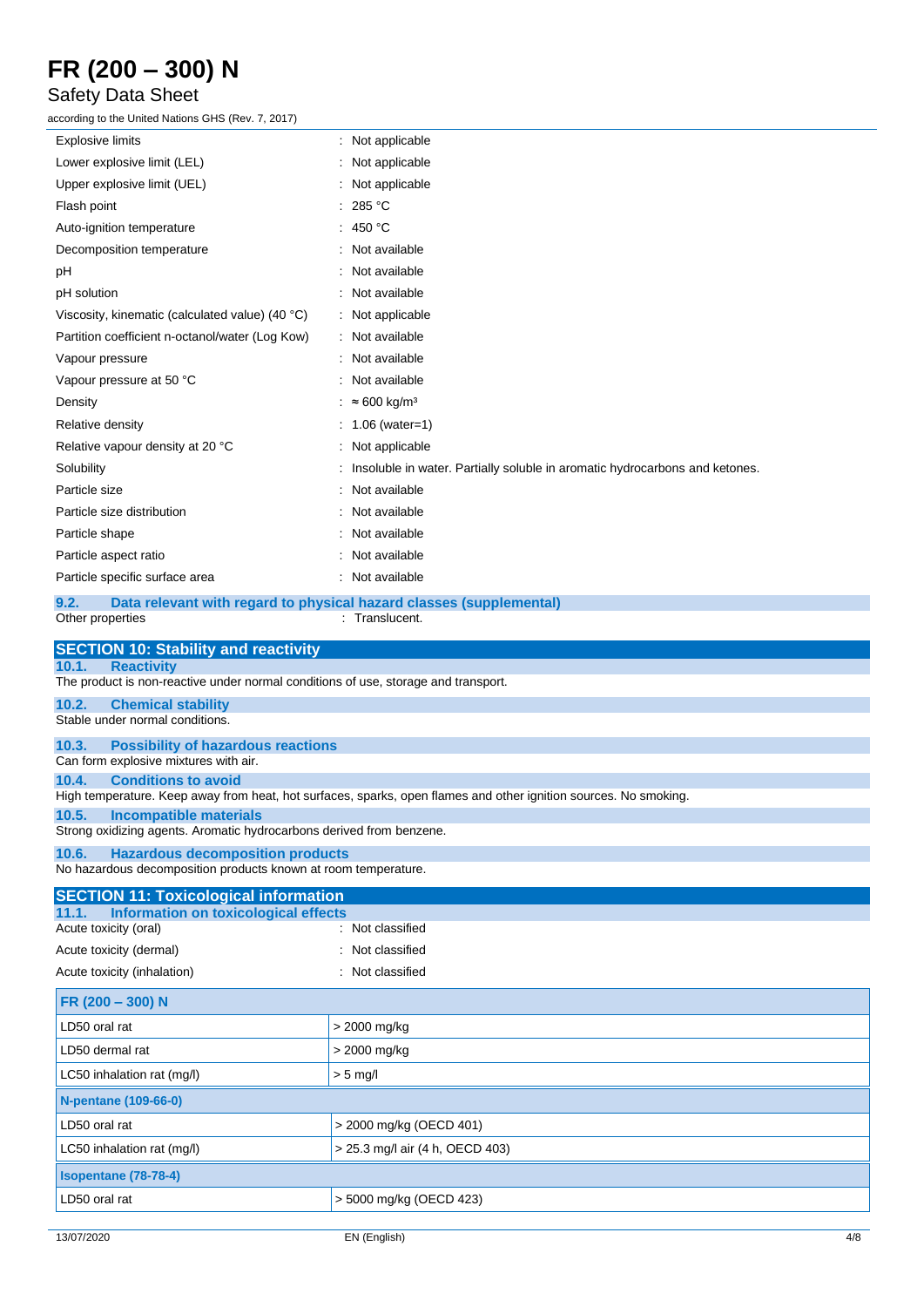### Safety Data Sheet

according to the United Nations GHS (Rev. 7, 2017)

| LC50 inhalation rat (mg/l)        | > 25.3 mg/l (OECD 403) |
|-----------------------------------|------------------------|
| Skin corrosion/irritation         | : Not classified       |
| Serious eye damage/irritation     | : Not classified       |
| Respiratory or skin sensitisation | : Not classified       |
| Germ cell mutagenicity            | : Not classified       |
| Carcinogenicity                   | : Not classified       |
| Reproductive toxicity             | : Not classified       |
| STOT-single exposure              | : Not classified       |
| STOT-repeated exposure            | : Not classified       |
| Aspiration hazard                 | : Not classified       |

| <b>SECTION 12: Ecological information</b>                                                                   |                                                                                                      |  |
|-------------------------------------------------------------------------------------------------------------|------------------------------------------------------------------------------------------------------|--|
| <b>Toxicity</b><br>12.1.                                                                                    |                                                                                                      |  |
| Ecology - general                                                                                           | : Harmful to aquatic life. Harmful to aquatic life with long lasting effects.                        |  |
| Hazardous to the aquatic environment, short-term : Harmful to aquatic life.<br>(acute)                      |                                                                                                      |  |
| (chronic)                                                                                                   | Hazardous to the aquatic environment, long-term : Harmful to aquatic life with long lasting effects. |  |
| Classification procedure (Hazardous to the aquatic: Calculation method<br>environment, long-term (chronic)) |                                                                                                      |  |
| FR (200 - 300) N                                                                                            |                                                                                                      |  |
| EC50 other aquatic organisms 1                                                                              | 100 mg/l (Sheepshead minnow)                                                                         |  |
| <b>N-pentane (109-66-0)</b>                                                                                 |                                                                                                      |  |
| LC50 fish 1                                                                                                 | 4.26 mg/l (OECD 203, 96 h, Oncorhynchus mykiss)                                                      |  |
| EC50 Daphnia 1                                                                                              | 2.7 mg/l (48 h, Daphnia magna)                                                                       |  |
| ErC50 (algae)                                                                                               | 10.7 mg/l (OECD 201, 72 h, Scenedesmus sp.)                                                          |  |
| <b>Isopentane (78-78-4)</b>                                                                                 |                                                                                                      |  |
| LC50 fish 1                                                                                                 | 4.26 mg/l (OECD 203, 96 h, Oncorhynchus mykiss)                                                      |  |
| EC50 Daphnia 1                                                                                              | 2.3 mg/l (OECD 202, 48 h, Daphnia magna)                                                             |  |
| ErC50 (algae)                                                                                               | 10.7 mg/l (OECD 201, 72 h, Selenastrum capricornutum)                                                |  |
| 12.2.<br><b>Persistence and degradability</b>                                                               |                                                                                                      |  |
| <b>N-pentane (109-66-0)</b>                                                                                 |                                                                                                      |  |
| Persistence and degradability                                                                               | Readily biodegradable in water.                                                                      |  |
| <b>Isopentane (78-78-4)</b>                                                                                 |                                                                                                      |  |
| Persistence and degradability                                                                               | Readily biodegradable in water.                                                                      |  |
| ThOD                                                                                                        | 3.55 g $O_2$ /g substance                                                                            |  |
| <b>Bioaccumulative potential</b><br>12.3.                                                                   |                                                                                                      |  |
| <b>N-pentane (109-66-0)</b>                                                                                 |                                                                                                      |  |
| BCF fish 1                                                                                                  | 171 (Pimephales promelas)                                                                            |  |
| Partition coefficient n-octanol/water (Log Kow)                                                             | 3.45 $(25 °C)$                                                                                       |  |
| Bioaccumulative potential                                                                                   | Low potential for bioaccumulation (Log Kow $<$ 4)                                                    |  |
| <b>Isopentane (78-78-4)</b>                                                                                 |                                                                                                      |  |
| BCF fish 1                                                                                                  | 171 (Pimephales promelas)                                                                            |  |
| Partition coefficient n-octanol/water (Log Kow)                                                             | 4 (OECD 117, 25 °C)                                                                                  |  |
| Bioaccumulative potential                                                                                   | Potential for bioaccumulation ( $4 \geq$ Log Kow $\leq 5$ )                                          |  |

**12.4. Mobility in soil**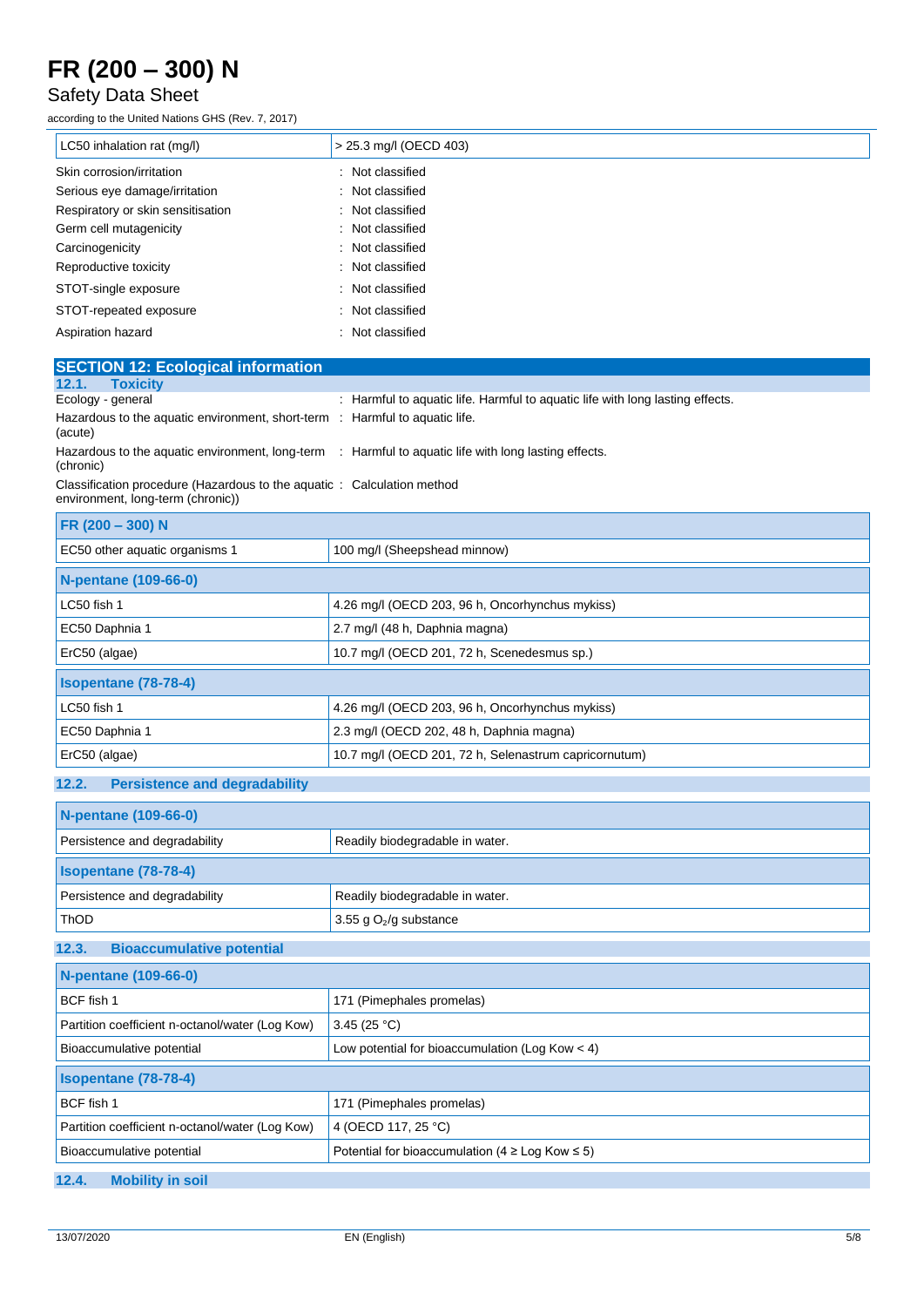### Safety Data Sheet

according to the United Nations GHS (Rev. 7, 2017)

| <b>N-pentane (109-66-0)</b>                                                    |                                                                                                                            |  |
|--------------------------------------------------------------------------------|----------------------------------------------------------------------------------------------------------------------------|--|
| Surface tension                                                                | $0.013$ N/m (25 °C)                                                                                                        |  |
| Partition coefficient n-octanol/water (Log Koc)                                | 2.9                                                                                                                        |  |
| <b>Isopentane (78-78-4)</b>                                                    |                                                                                                                            |  |
| Surface tension                                                                | 0.01549 N/m (25 °C, 100 vol %)                                                                                             |  |
| Partition coefficient n-octanol/water (Log Koc)                                | 2.9                                                                                                                        |  |
| Ecology - soil                                                                 | Low potential for adsorption in soil.                                                                                      |  |
| <b>Other adverse effects</b><br>12.5.                                          |                                                                                                                            |  |
| Ozone<br>Other adverse effects                                                 | : Not classified<br>: No additional information available                                                                  |  |
|                                                                                |                                                                                                                            |  |
| <b>SECTION 13: Disposal considerations</b><br><b>Disposal methods</b><br>13.1. |                                                                                                                            |  |
| Waste treatment methods                                                        | : Must follow special treatment according to local regulation.                                                             |  |
| Sewage disposal recommendations                                                | Disposal must be done according to official regulations.                                                                   |  |
| Product/Packaging disposal recommendations                                     | : Comply with applicable regulations for solid waste disposal. Disposal must be done according<br>to official regulations. |  |
| Additional information                                                         | : Do not re-use empty containers.                                                                                          |  |
| <b>SECTION 14: Transport information</b>                                       |                                                                                                                            |  |
| In accordance with IMDG / IATA / UN RTDG                                       |                                                                                                                            |  |
| <b>UN number</b><br>14.1.                                                      |                                                                                                                            |  |
| UN-No.(UN RTDG)                                                                | : 2211                                                                                                                     |  |
| UN-No. (IMDG)                                                                  | : 2211                                                                                                                     |  |
| UN-No. (IATA)<br>14.2.<br><b>UN Proper Shipping Name</b>                       | : 2211                                                                                                                     |  |
| Proper Shipping Name (UN RTDG)                                                 | : Polymeric beads, expandable                                                                                              |  |
| Proper Shipping Name (IMDG)                                                    | Polymeric beads, expandable                                                                                                |  |
| Proper Shipping Name (IATA)                                                    | : Polymeric beads, expandable                                                                                              |  |
| 14.3.<br><b>Transport hazard class(es)</b><br><b>UN RTDG</b>                   |                                                                                                                            |  |
| Transport hazard class(es) (UN RTDG)                                           | : 9                                                                                                                        |  |
| Danger labels (UN RTDG)                                                        | : 9                                                                                                                        |  |
|                                                                                |                                                                                                                            |  |
|                                                                                |                                                                                                                            |  |
|                                                                                |                                                                                                                            |  |
|                                                                                |                                                                                                                            |  |
|                                                                                |                                                                                                                            |  |
| <b>IMDG</b>                                                                    |                                                                                                                            |  |
| Transport hazard class(es) (IMDG)                                              | : 9                                                                                                                        |  |
| Danger labels (IMDG)                                                           | : 9                                                                                                                        |  |
|                                                                                |                                                                                                                            |  |
|                                                                                |                                                                                                                            |  |
|                                                                                |                                                                                                                            |  |
|                                                                                |                                                                                                                            |  |
| <b>IATA</b>                                                                    |                                                                                                                            |  |
| Transport hazard class(es) (IATA)                                              | $\cdot$ 9                                                                                                                  |  |
| Danger labels (IATA)                                                           | : 9                                                                                                                        |  |
|                                                                                |                                                                                                                            |  |
|                                                                                |                                                                                                                            |  |
|                                                                                |                                                                                                                            |  |
|                                                                                |                                                                                                                            |  |
|                                                                                |                                                                                                                            |  |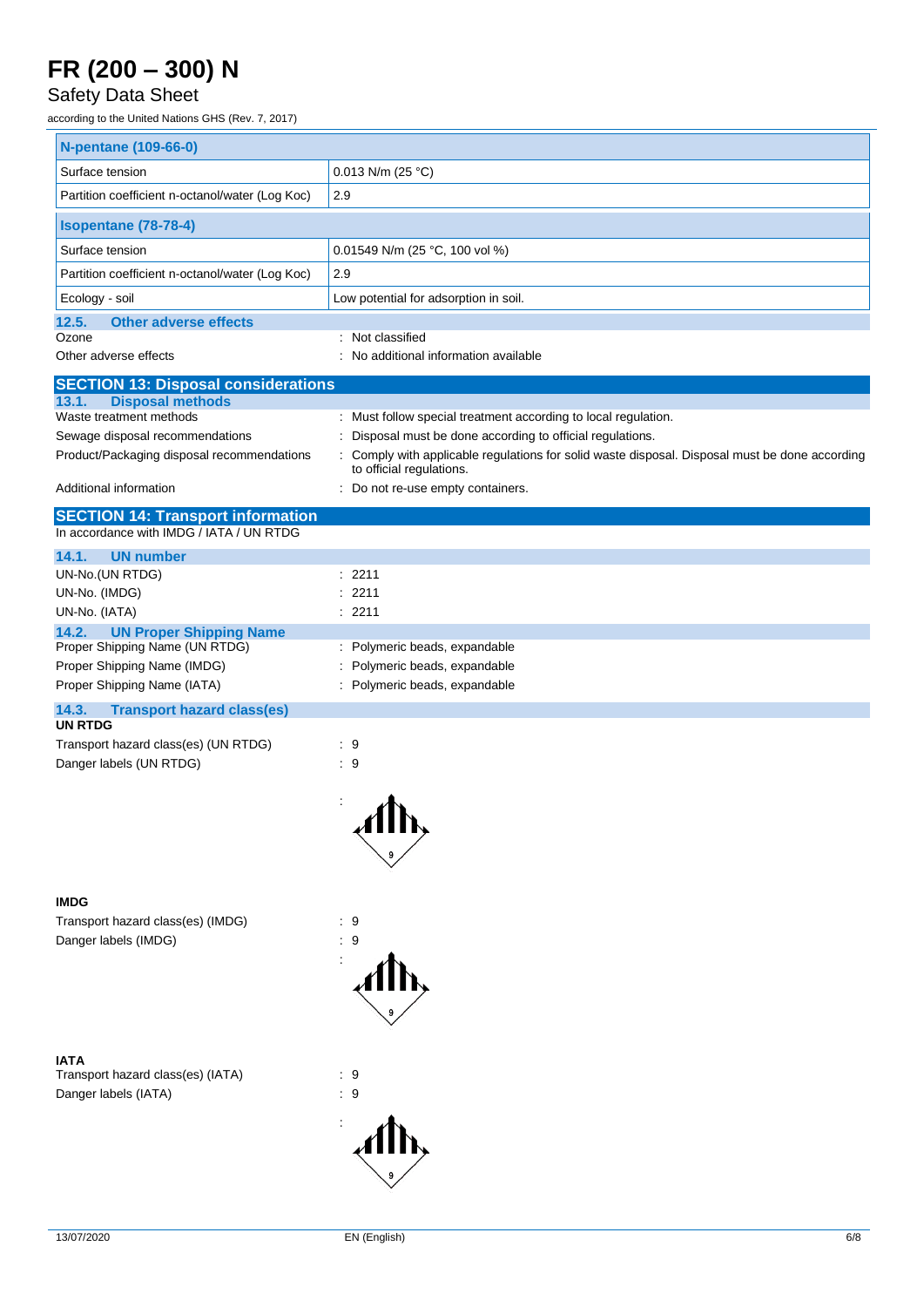#### Safety Data Sheet

according to the United Nations GHS (Rev. 7, 2017)

| 14.4.<br><b>Packing group</b><br>Packing group (UN RTDG)                      | : III                                                                                                                                                                               |
|-------------------------------------------------------------------------------|-------------------------------------------------------------------------------------------------------------------------------------------------------------------------------------|
| Packing group (IMDG)                                                          | : 111                                                                                                                                                                               |
| Packing group (IATA)                                                          | : III                                                                                                                                                                               |
| 14.5.<br><b>Environmental hazards</b>                                         |                                                                                                                                                                                     |
| Dangerous for the environment                                                 | : No                                                                                                                                                                                |
| Marine pollutant<br>Other information                                         | : No<br>No supplementary information available                                                                                                                                      |
|                                                                               |                                                                                                                                                                                     |
| 14.6.<br><b>Special precautions for user</b><br>- UN RTDG                     |                                                                                                                                                                                     |
| Transport regulations (UN)                                                    | : Not subject                                                                                                                                                                       |
| Special provisions (UN RTDG)                                                  | 207                                                                                                                                                                                 |
| Limited quantities (UN RTDG)                                                  | 5 kg                                                                                                                                                                                |
| Excepted quantities (UN RTDG)<br>Packing instruction (UN RTDG)                | : E1<br>: P002, IBC08                                                                                                                                                               |
| Special packing provisions (UN RTDG)                                          | PP14, B3, B6                                                                                                                                                                        |
| Portable tank and bulk container special                                      | : T1                                                                                                                                                                                |
| instructions (UN RTDG)<br>Portable tank and bulk container special            | : TP33                                                                                                                                                                              |
| provisions (UN RTDG)                                                          |                                                                                                                                                                                     |
| - IMDG                                                                        |                                                                                                                                                                                     |
| Transport regulations (IMDG)                                                  | : Not subject                                                                                                                                                                       |
| Special provisions (IMDG)<br>Packing instructions (IMDG)                      | 382, 965<br>P002                                                                                                                                                                    |
| Special packing provisions (IMDG)                                             | <b>PP14</b>                                                                                                                                                                         |
| IBC packing instructions (IMDG)                                               | IBC08                                                                                                                                                                               |
| IBC special provisions (IMDG)<br>Tank instructions (IMDG)                     | <b>B3, B6</b><br>T <sub>1</sub>                                                                                                                                                     |
| Tank special provisions (IMDG)                                                | <b>TP33</b>                                                                                                                                                                         |
| EmS-No. (Fire)                                                                | F-A - FIRE SCHEDULE Alfa - GENERAL FIRE SCHEDULE                                                                                                                                    |
| EmS-No. (Spillage)<br>Stowage category (IMDG)                                 | S-I - SPILLAGE SCHEDULE India - FLAMMABLE SOLIDS (REPACKING POSSIBLE)<br>÷<br>Е<br>÷                                                                                                |
| Properties and observations (IMDG)                                            | A moulding material in bead or granular form consisting predominantly of polystyrene,                                                                                               |
|                                                                               | poly(methyl methacrylate) or other polymeric material and containing 5% to 8% of a volatile                                                                                         |
|                                                                               | hydrocarbon which is predominantly pentane. During storage a small proportion of this<br>pentane is released to the atmosphere; this proportion increases at elevated temperatures. |
| - IATA                                                                        |                                                                                                                                                                                     |
| Transport regulations (IATA)                                                  | : Not subject                                                                                                                                                                       |
| PCA Excepted quantities (IATA)                                                | E <sub>1</sub>                                                                                                                                                                      |
| PCA Limited quantities (IATA)<br>PCA limited quantity max net quantity (IATA) | Forbidden<br>Forbidden                                                                                                                                                              |
| PCA packing instructions (IATA)                                               | 957                                                                                                                                                                                 |
| PCA max net quantity (IATA)                                                   | 100kg                                                                                                                                                                               |
| CAO packing instructions (IATA)<br>CAO max net quantity (IATA)                | 957<br>200 <sub>kg</sub>                                                                                                                                                            |
| Special provisions (IATA)                                                     | . A204                                                                                                                                                                              |
| ERG code (IATA)                                                               | : 9L                                                                                                                                                                                |
| 14.7.<br><b>Transport in bulk according to IMO instruments</b>                |                                                                                                                                                                                     |
| Not applicable                                                                |                                                                                                                                                                                     |
| <b>SECTION 15: Regulatory information</b>                                     |                                                                                                                                                                                     |
| 15.1.                                                                         | Safety, health and environmental regulations specific for the product in question<br>: IMDG code - International Maritime Dangerous Goods.                                          |
| Regulatory reference                                                          |                                                                                                                                                                                     |
|                                                                               | IATA - International Air Transport Association.                                                                                                                                     |
|                                                                               | UN - Recommendations on the Transport of Dangerous Goods.                                                                                                                           |
|                                                                               | GHS - Globally Harmonized System of Classification and Labelling of Chemicals.                                                                                                      |
| <b>SECTION 16: Other information</b>                                          |                                                                                                                                                                                     |
| Issue date                                                                    | : 10/07/2020                                                                                                                                                                        |

Revision date : 10/07/2020

Data sources : VIDEOLAR - INNOVA S/A. SDS - FR (200 – 300) N; July 4, 2018.